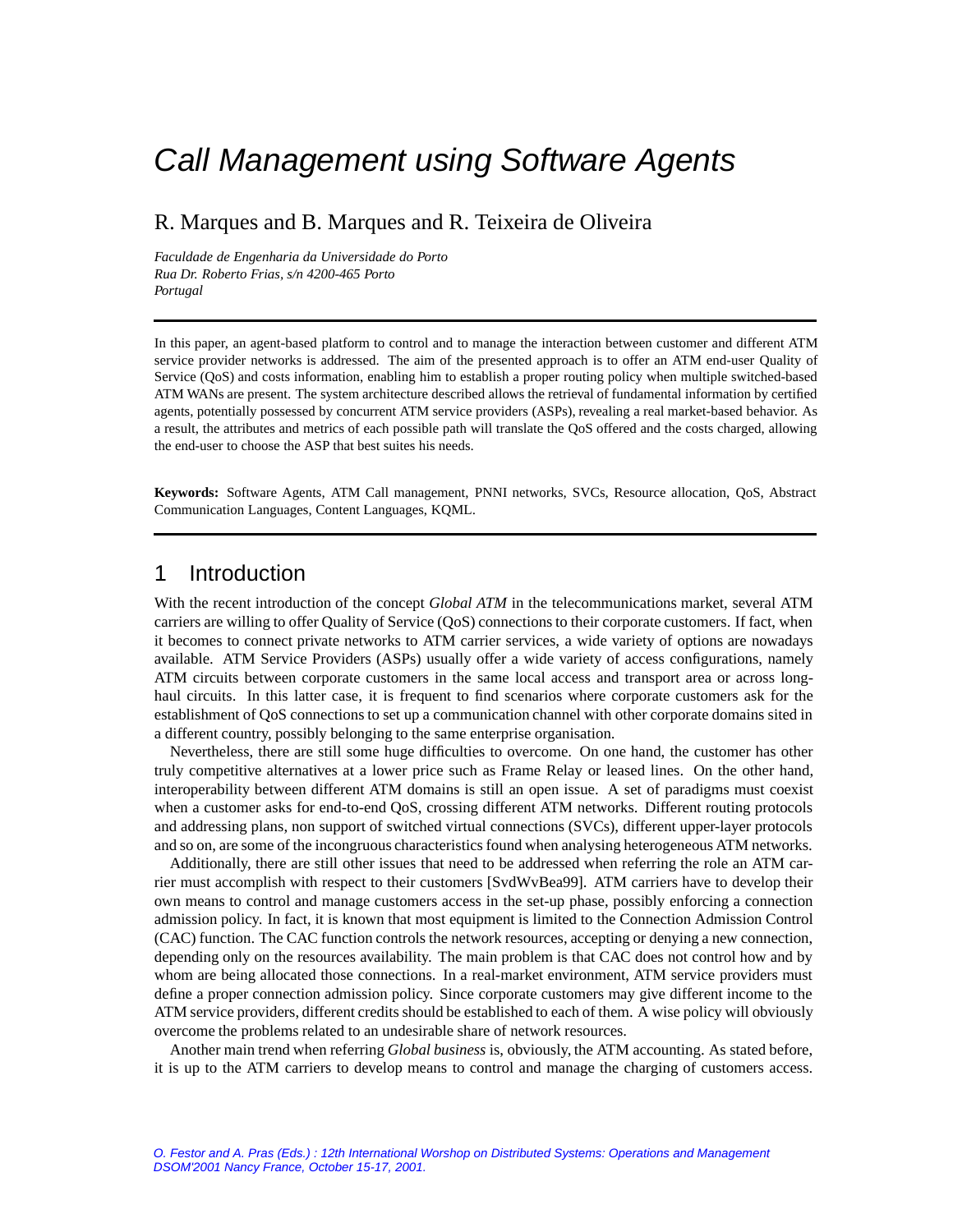Means for metering, charging and billing should be enforced. A charging and billing policy becomes especially imperative, although may attain complex contours, when ATM connections are established by means of long-haul circuits. In this case, one ASP may not be capable of providing the necessary end-toend QoS connection, since the destination address can be out of its scope. When a connection is, therefore, established crossing more than one ATM carrier domain, the charging and billing process must be well outlined.

As consequence of the pointed scenario, the potential ATM customers are facing serious difficulties when trying to select the most convenient ATM service provider to route their traffic. When multiple switchedbased ATM WANs are available, a call between two distant parties may be established selecting one path within a great number of available paths, with resort to different ASPs resources. The decision of whatever path to select is, obviously, intrinsically dependent on the routing policy applied by the customer himself. Different metrics and attributes should be assigned to each path, establishing a wise compromise between the QoS offered and the costs charged by each ASP.

Since end-to-end service management across multi-vendor networks has received an enormous interest by ASPs, means to achieve interoperability between different management domains have to be deployed. In fact, the potential roles of software agents are gaining irrefutable importance in the telecommunications environment, namely in networks management (refer to [HB99]). Because the paradigm of network management relays essentially on its distributed nature, agents potentialities can be of great interest. The reduction of the communications overhead (derived by a higher level communication language established between agents), the improvement of flexibility and scalability (adding new agent roles and tasks as the customer claims better QoS), or the amelioration of ATM service provider response time with respect to the customer demands (by the retrieval of fundamental information in distant nodes of the network, for example), makes software agents especially suitable for our purposes.

In our opinion the pointed problems have to be solved by other means than ATM signalling, since the selection of a path (in response to a connection request) is not only dependent of the resources availability: it is also function of the costs charged. Furthermore, it is even possible that the pricing established by each ASP changes along the time. In this case, customers may want to reroute their traffic (that is being carried out by a set of connections) through a new ASP, the one that is offering lower prices. As soon as the decision of selecting a cheaper ASP is made, mechanisms to force traffic to be routed through the chosen ASP must be defined (rerouting the traffic from the existent connections to the new ones). Software agents are of great interest in this matter, since they can inform network nodes (namely the ingress switch, the one which is responsible of calculating the path to the destination address) to force the incoming calls to be routed in accordance with the customer selection.

Moreover, software agents can be of great usefulness to monitor circuits which cross different ATM domains. Agents can provide management information oriented to the customer needs in a much more meaningful way than the one provided by the indirect access to management variables made available by the ASPs. Usually the end-user just wants to be informed if the Service Level Agreement (SLA) is being satisfied or not. In the latter case, the customer should be notified in what terms the QoS is being affected in order to preview the impact in the service being used.

The aim to provide the user end-to-end quality service across network boundaries, instigate us for the development of an operation and management platform to use when multiple ATM domains are available. This integrated architecture allows an ATM end-user to select the best ATM service provider to route his traffic and guaranties that the establishment, maintenance and clearance of switched and soft permanent virtual connections (SVCs and soft PVCs) are successful across different ATM borders. The paradigm of the ATM call management, covering all the trends pointed before, is therefore the target of our agentbased architecture. It is our intent to achieve an integrated platform to deal with the establishment of QoS connections, possibly long-haul connections, across heterogeneous ATM WANs, while assuring that a corporate customer select a set of reliable ASPs to route his large amount of traffic.

The structure of this article is as follows. The next section describes the main trends and principles of software agents in telecommunication networks. Section 3 describes our agents architecture proposal for assuring ATM call management in the frame outlined above. Section 4 and 5 cover, respectively, the agent ATM tools and agent design and roles. Discussion and Conclusions are presented in section 6.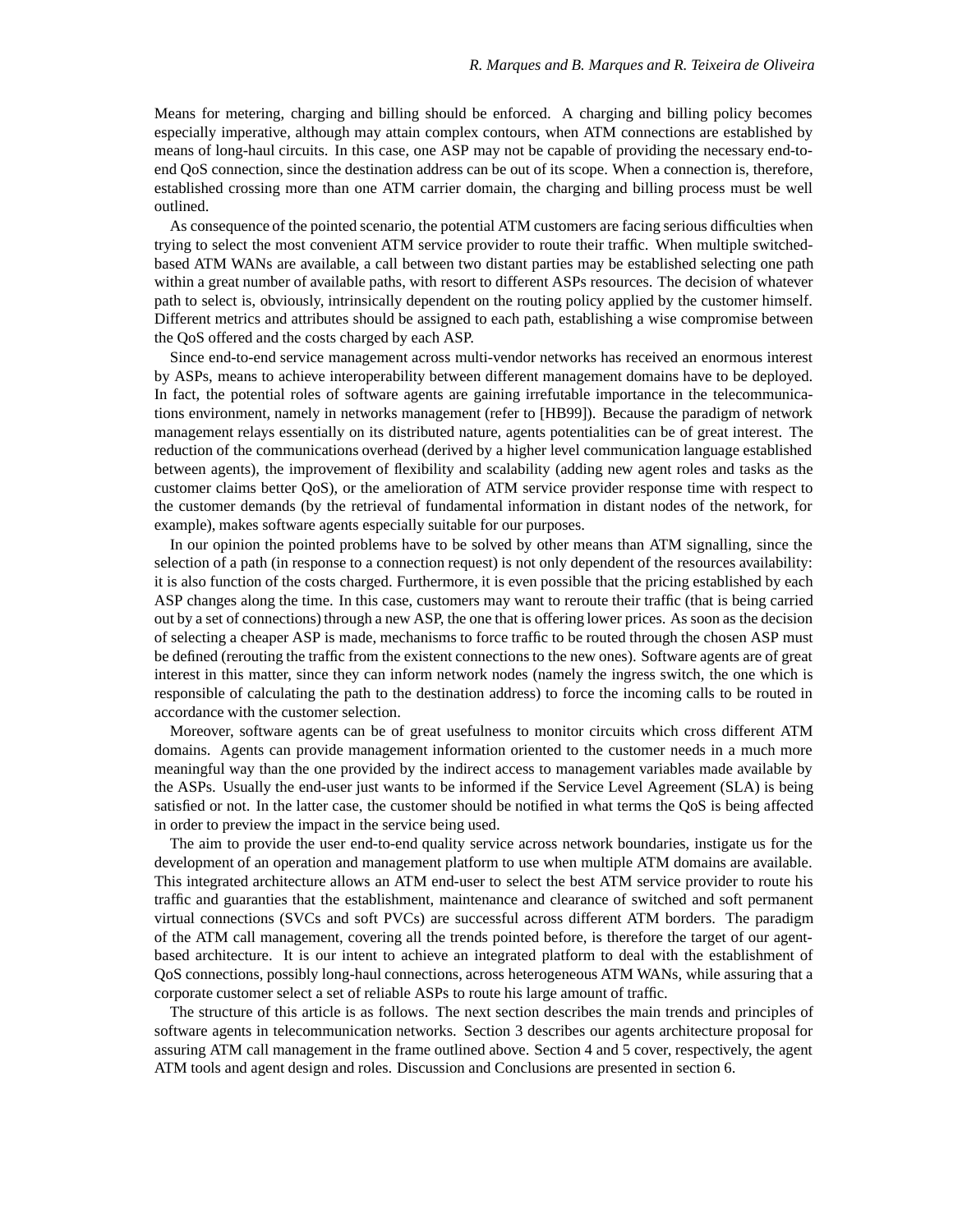### 2 Software Agents in Network Management

In order to keep up the recent interest in software agents in the area of networks management, agent technology is, as already stated, also introduced.

Software agents can be seen as a three dimensional technology [dO98]: they exhibit characteristic properties, they communicate through a set of languages and they are designed following certain architectures. These three dimensions make the agents especially suited to substitute humans by pieces of software, which are based in agent technology. It is very common when referring to network control and management to find humans operators doing tasks that deal with users, or even companies, interaction.

The four most important agent properties - autonomy, pro-activeness, reactiveness and social-ability are fundamental characteristics for applications working on behalf of the user (i.e. the customer) and the ATM service provider, in order to negotiate traffic contracts or find and filter management information in a complex distributed environment.

For software agents to interact and interoperate effectively, it is required three fundamental components: a common language, a common understanding of the knowledge exchanged and the ability to exchange whatever is defined within the context above [FLM97]. Therefore, in order to communicate, agents use different type of languages that allow them to exchange information matching the properties they have and the tasks they face. Agents use communication languages that let them to develop communicative acts of interrogative, declarative and permissive types, among others. The semantic of information passed in the communication acts are expressed through content languages. The base content languages can be extended depending on the particular ontologies associated to the content.

The internal agent architecture and the external multiagent architecture are usually based in three approaches: reactive, deliberative or hybrid. In any case, they must be adapted to the problem domain, especially in what concerns the reactive part which is responsible for the interface between the agents and the real environment.

In our case study, agent technology overcomes the trends of ATM heterogeneous management scenarios by providing means of establishing communication between nodes with different grades of knowledge; reducing operation and management data by the exchange of precise pieces of information; or detecting and reacting to changes in the state of the ATM networks [CCM99].

#### 2.1 Communication and Content Languages

The utilisation of an agent communication language, such as Knowledge Query Manipulation Language (KQML) [LF97], requires a content language to represent the knowledge carried out by performatives (communicative acts). This content language can be, for instance, KIF [GF92] or another language that satisfies the requirement of ability for modelling knowledge.

The KQML agent communication language implicitly supposes a multiagent architecture based on regular and facilitator agents. Regular agents serve the problem domain, and the facilitator provide the infrastructure for regular agents to build easily the multiagent system. For example, facilitator agents accept the registration of regular agents, as well as information about the regular agents abilities and interests. Therefore, facilitators are paramount for regular agents getting easily integrated in the multiagent system.

Agent communication and content languages are an huge improvement in the way management applications communicate. When compared to protocols such SNMP, agent communication languages provide much more powerful communicative acts than the poor SNMP *get*, *getnext* and *set* primitives. Content languages, on their turn, provide for knowledge modelling, which supports the possibility for management applications to exchange information about networking services, instead of exchanging huge amounts of raw data (SNMP MIB variables). Furthermore, SNMP MIB variables usually need lot of processing before getting ready for human understanding.

### 3 Dynamic Call Management Plataform

When a corporate customer has multiple ATM transport services available, each offered by one ATM operator, a challenger decision is imposed: to choose the ATM carrier which submits a more profitable traffic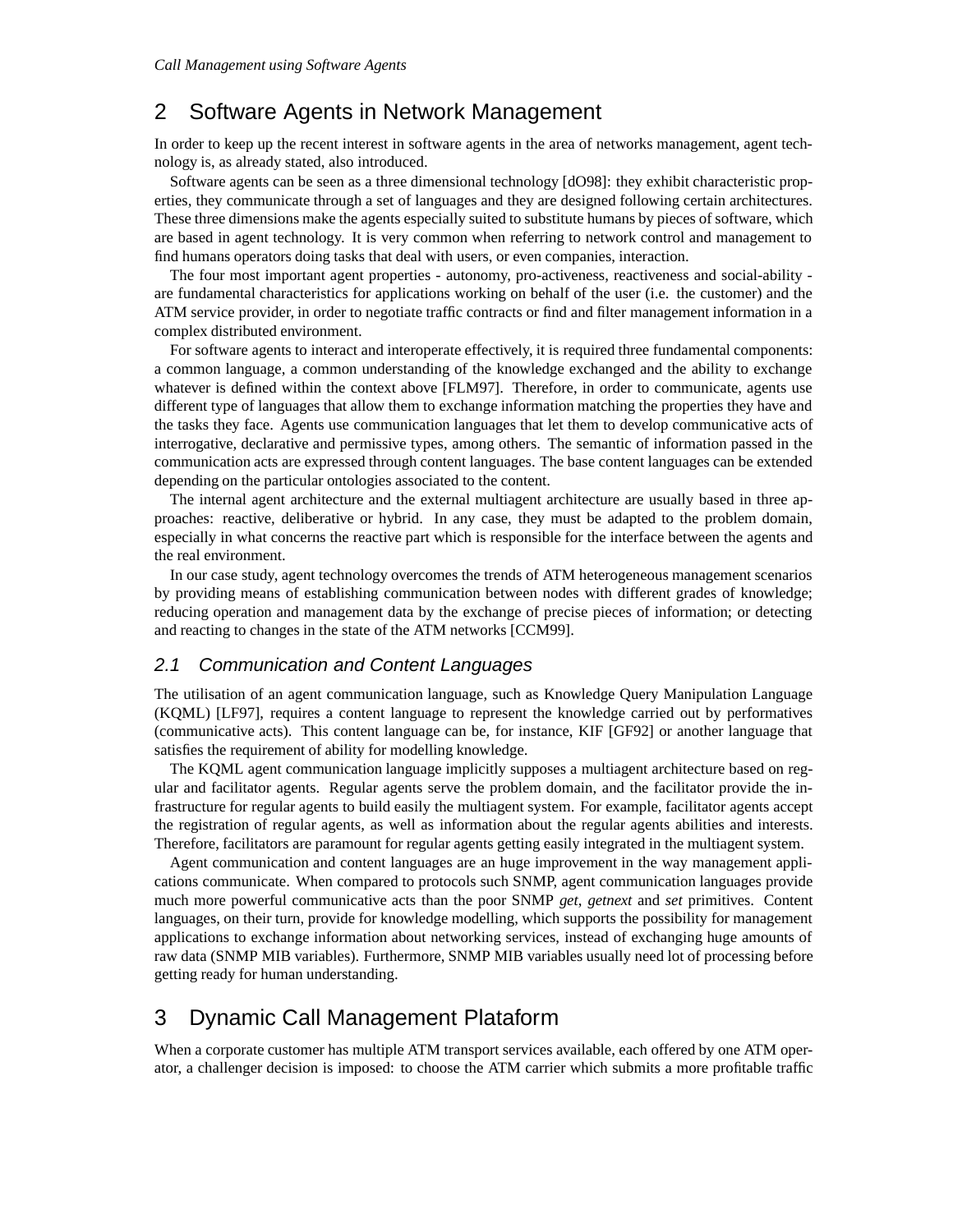contract. This implies that the ATM customer is compelled to select the ATM carrier that offers best QoS connections (i.e. that meets or exceeds a set of specified QoS parameters), while assuring lower costs. As soon as the choice is made, the customer expects that the chosen ATM carrier routes his traffic, possibly to other corporate customer, accordingly to his selection. To succeed in this task, the ATM transport operator must establish a connection with the customers (the calling and called parties), through their local ATM operators.

The local ATM operator usually connects a set of private corporate networks. Additionally, it also connects these private corporate networks to a set of ATM transport carriers, that usually offer transport services by means of long-haul circuits. Still, it is also possible that the local ASP offers transport services too. In this case, although the called party may be connected to other local ATM operator (maybe sited in a different country), the local ASP of the calling party may submit a traffic proposal to route all of his traffic. To accomplish this job, the local ASP of the calling party must subcontract some ATM services to other ATM carrier, since the called party is out of his domain. Interoperability between different ATM networks is, therefore, always needed.

In our case, it is assumed that ATM service providers aim to offer their customers QoS end-to-end connections based on a flexible and scaleable routing architecture. In fact, PNNI [For96] is a routing and signalling protocol specified by the ATM Forum, which offers a hierarchical architecture approach allied with distribution of reachability information (i.e. topology discovery) and support of QoS parameters. PNNI was first introduced for interoperability within private ATM switches but it has been also receiving an increased interest by ATM public operators. More information can be found in [HHS98], [Bla98] and [Gin99].

#### 3.1 Agents Architecture

This section describes the top-level design of the proposed agent plataform for control and management system. Our integrated approach relays on a two-layer architecture: the user agent and the ATM service provider agent.

The first step while defining an agent architecture, after the problem domain and the agency architecture analysis, is the definition of the agent roles and communication protocols. A role defines the characteristics or expected behaviour of an agent. In our case it is foreseen three different main classes of roles, one for each type of agent: the user agent (UA), the ATM Service Provider agent (ASPA) and the facilitator agent (FA). The UA is responsible for creating a friendly user interface to the corporate customer. It is its task to establish a traffic contract with all available ASPAs, and to choose the one that best suites the customer's needs. The ASP agents, on their turn, are responsible for ensuring interoperability between heterogeneous networks while collecting relevant management data (e.g. metering information) or monitoring circuits. There should be one ASPA for each ATM service domain available. The ASPAs must announce their capabilities to the facilitator agent, by means of an agent communication language. The FAs build their knowledge about the community via the KQML *register* and *advertise* performatives. An agent uses the *register* performative to announce its presence to the facilitator. In order to build the FA knowledge base, the ASPAs must use the *advertise* performative to announce what kind of ATM service requests they are willing to receive.

When a ASP is selected, a new communication channel to the destination address should be established. Since there may be different paths to the destination address, each of them possibly owned by different ASPs, the ingress switch (the one that receives the connection requests from that UA) must be told that the path to the destination address, which crosses the selected ASP borders, must be chosen. This is achieved attaining a higher priority to the path. The priority value is always considered whenever the Connection Admission Control (CAC) is launched. The CAC algorithm is responsible for accommodating new connections into the available network resources. In this case, if there is more than one path to the same destination address, the path that has a higher priority (and that has enough available bandwidth to satisfy the QoS specifications) is always chosen. This path should be the one owned by the selected ASP.

If the destination address is exterior reachable, i.e. the reachability advertisement within the PNNI domain includes information about accessibility of both exterior addresses and transit networks, the MIB objects *pnniRouteTnsTable* and *pnniMetricTable* should be accessed. These objects give some important information about the metrics and attributes assigned to transit networks. Since the path to the destina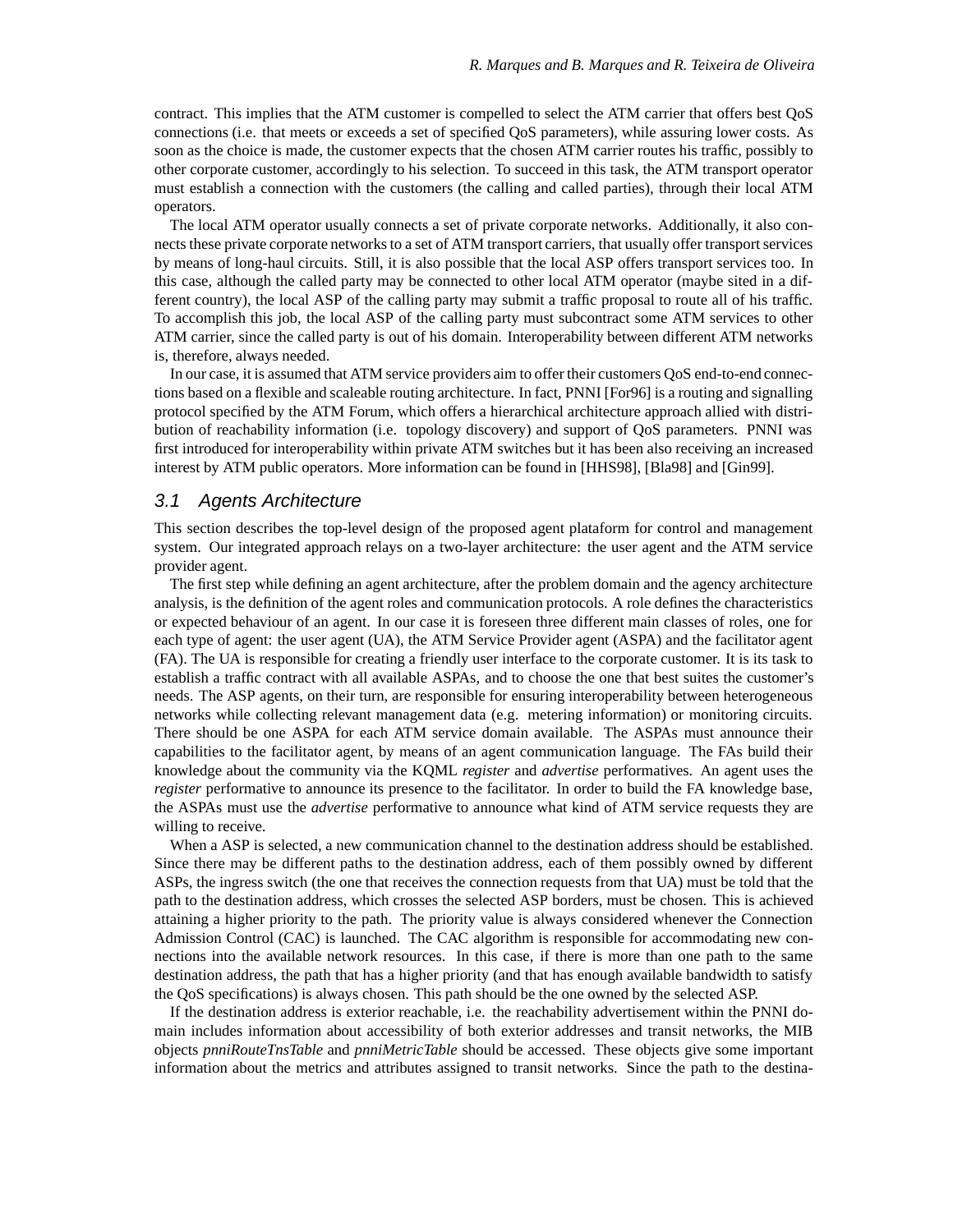tion address, owned by the selected ASP, should have a higher level of desirability, a heavy administrative weight should be assigned to it. If the destination address is interior reachable, the PNNI MIB objects that need to be analysed are the *pnniRouteAddrTable* and the *pnniMetricTable*.

If the selected ASP does not want to receive further connection requests to that destination address (or to that destination address prefix) under the same profitable conditions, mechanisms to filter ATM addresses have to be deployed. These filtering mechanisms need also to be present if the ASP does not want to receive connections to that destination address from other source addresses, i.e. from other UAs, under the same profitable conditions. These pointed situations often happen if the ASP establishes different pricing lists to their clients, possibly depending on the income they give to the ATM operator. If the ASP establishes a nice price for one connection to one client, it does not mean that that price is still valid for other clients' connections. In order to surpass this situation, a filter could be used. ATM address filtering provides a way to control call set-ups thought SVCs. Some source or destinations addresses may be admitted or denied access to a port or set of ports in the ingress switch according to the ASP incoming connections policy.

#### 3.2 Connection Request

Suppose, within the context of Figure 1, that two end-users, possibly sited in different countries, want to establish a communication channel through the creation of a SVC. This SVC is established in response of a request of the calling domain UA. Suppose also that each end-user is connected to his local ATM service provider, and that the local ASPs are connected to other ASP carriers (possibly international carriers). Due to the lack of signalling directives, there is no way to provide the calling party information about the path that would lead to the lower cost, except for the case where agents exist to provide this information. In our architecture, agents can overcome the pointed situation by giving precise management information to the ASP customer, in this case information related to the charged price-list.



**Fig. 1:** Software agent roles in our ATM call management platform.

When a calling user intends to make a call to other distant user (the called party), he expects to obtain a complete list of ASPs that are available to establish the communication channel, as well as a set of details concerning the QoS parameters and prices charged for routing his traffic along the channel. In our case, the calling party is represented by the User Agent (UA), while the ATM carriers are represented by their ASP agents (ASPA). The UA agent is responsible for contacting the available ASPAs (representative of the local and non-local ASPs) in order to get a set of traffic contract proposals. The UA gets acquaintance with the available ASPAs by means of the facilitator agent (FA). All ASPAs that aim to offer ATM services must register themselves in the FA knowledge base. The ASPA, in his turn, is responsible for outlining a traffic proposal, after collecting networks information. In a first step , the ASPA must assure that the called party is accessible by the ASP means. Afterwards, the ASPA must investigate if the required resources are available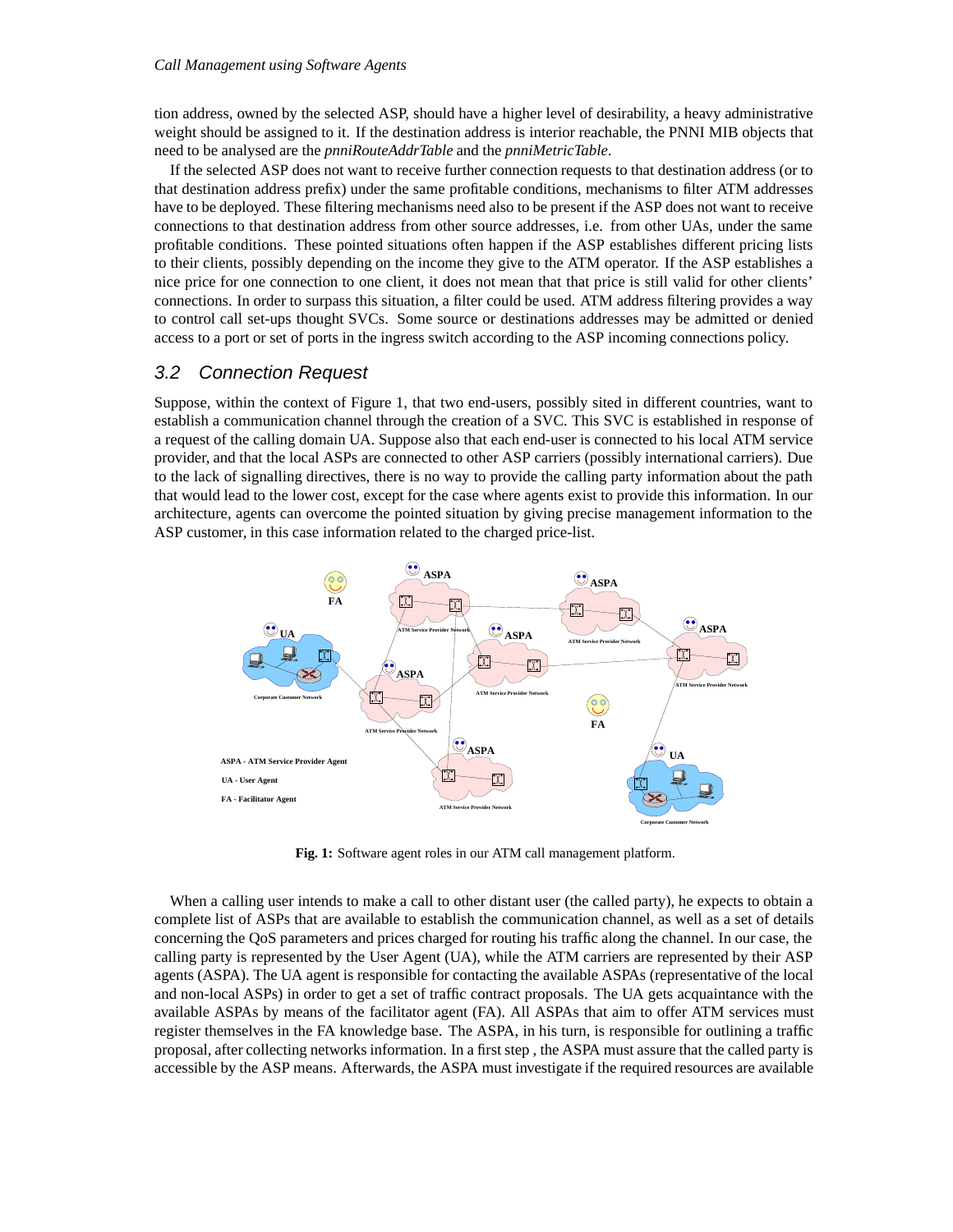to meet or exceed the specified QoS parameters. And finally, depending on the results of the previous tasks, costs information must be collected. If the ASPA finds that there are no means to establish a connection channel, a denial message must be forwarded to the UA. If the ASPA finds that means are available, a traffic contract proposal is outlined. The local ASPA must, therefore, provide the adequate routing policy for the UA domain, so that the SVC is established using the selected ASP resources.

#### 3.3 Release Request Caused by a Pricing Variation

Although our agent architecture can be of great interest in the situation pointed above (i.e. in a connection request scenario), other possible situations can be easily described, such as a release request scenario caused by a pricing variation.

Whenever a connection is in an open state, the ASP client may want to know if there are other ASPs that may route his traffic under more profitable conditions. These new ASPs may charge a lower price than the one it is being charged for the already existent connection. In this case, the user is interested in deviating his traffic, without interrupting the traffic flow, from a more expensive ASP to a cheaper ASP.

In the presence of the above scenario, the UA should contact the Facilitator Agent (FA) to get acquaintance with one or more ASPs that are able to offer cheaper conditions for the establishment of the connection. This connection should be established to the same destination address and with the same QoS parameters defined previously.

When the new path is already established, traffic should to be deviated from the older path to this new one. This procedure involves both the source and destination UAs because it is necessary to assign new VPI/VCI pairs (one pair at each extreme of the connection), while enabling the release of the older ones. This means that whenever a SVC is established, the source and the destination UAs must associate their new VPI/VCI pairs to their respective addresses, bringing down and up their interfaces.

Occasionally, during this set-up phase some cells may be discarded somewhere in the network if some buffers, existent in the older path, observe congestion. This situation can be solved with the retransmission of cells requested by the Transport Layer.

#### 3.4 Monitoring Circuits Request

In case of a monitoring circuits request, the customer may want to know how, where and why his traffic flow is being affected in presence of variations in network resources availability. If the customer finds that some of the minimum QoS parameters are not being satisfied by the ASP which committed the traffic contract, mechanisms could be initiated to force a path calculation (initiating a connection request to other ASPs followed by a resources release request to free the old connection). Furthermore, it is also possible that a customer may want to be notified when and how a connection was released, possibly due to a network error. In fact, customers should know if a connection was terminated due to ATM service providers errors (e.g. congestion), in order to be charged less for that connection.

Although the monitoring circuits request functionally is not yet implemented in our agent-based architecture, it is expected to be deployed in the near future.

### 4 Agent ATM tools

The low-level implementation of our agent-based architecture is specified accordingly to the current status of the API for ATM-related system services under Linux [Alm96], based in a BDS-style socket interface. The API for ATM services under Linux supports the establishment of QoS SVCs, through the use of a *daemon* process, responsible for dealing with the necessary signalisation procedures. In fact, accordingly to [Alm96], the establishment of SVCs comprises four distinct phases: connection preparation, connection set-up, data exchange and, finally, connection teardown. SVCs are established to resort to SVC sockets.

Since the ASPA is intended to establish a SVC, after processing an up coming request from the UA, a user-space process should be launched in order to deal with the opening of that SVC. This can be achieved with another *daemon* process that controls the SVCs status, openings and teardowns, holding the socket file descriptor. In fact, whilst all opened VCs must have some process in the user-space holding them, the *daemon* is responsible for passing, afterwards, the file descriptor over a Unix domain socket to another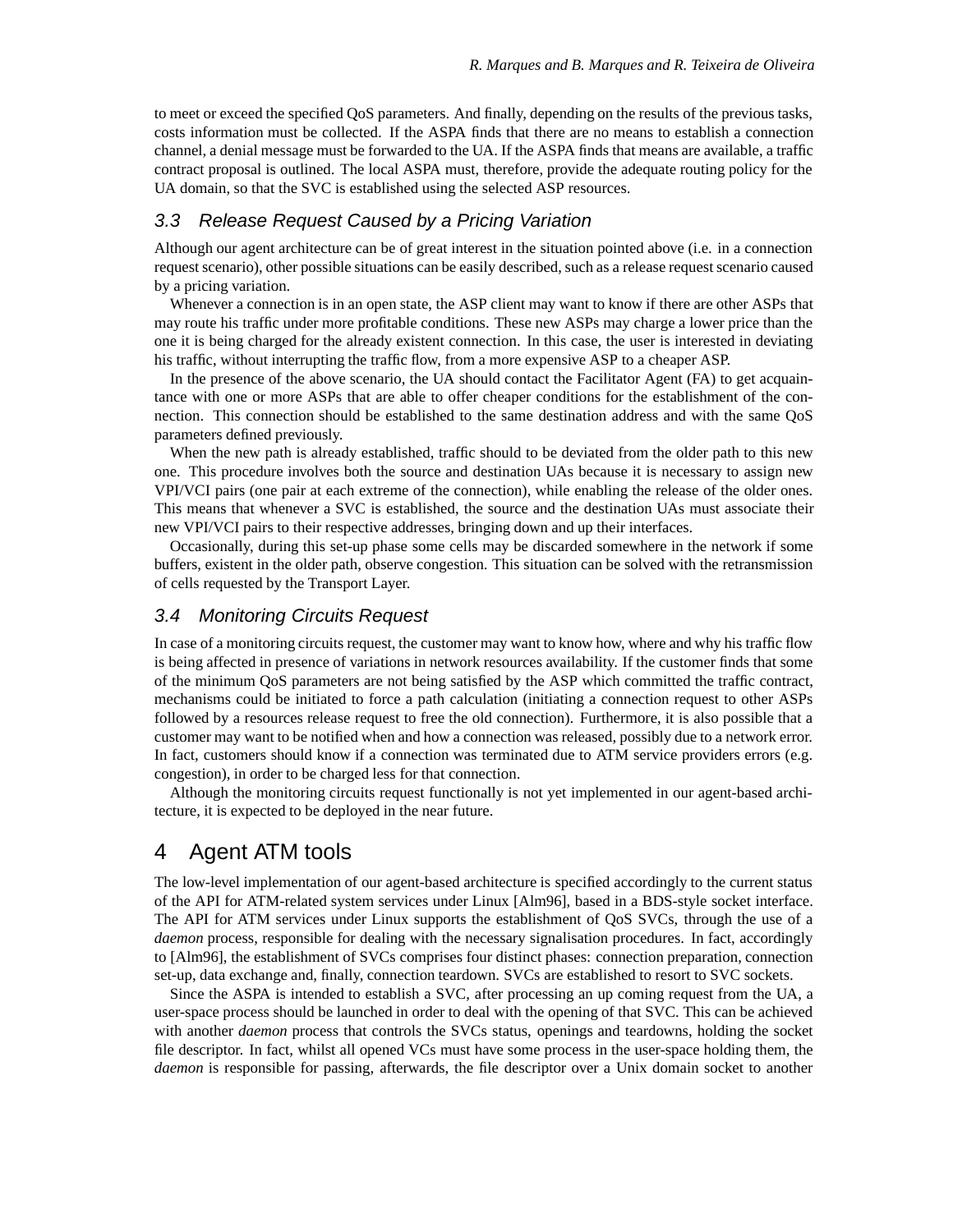program. The deployed *daemon* is based in a client-server architecture. The *daemon* listens all the UA requests and invokes, afterwards, a set of procedures that aim to suit that same request: open, delete and list some SVC properties (VPI/VCI pair and QoS parameters). Two kinds of connections can be therefore identified: data and control links. Control links, established between different *daemons*, deal with the UA requests. Data Links are the result of control links.

When one UA demands for a new SVC, the *daemon* services, running in that same machine (calling *daemon*), are invoked. This calling *daemon* must contact the called *daemon*, running in the called UA machine, in order to test if the data link connection can be opened, following the pointed QoS parameters. If it does, the data link is established. Otherwise, the calling UA is notified with a denial of service.

In order to test connectivity parameters, two kind of functionalities were deployed. Conceptually identical to the Unix tool ping, two kind of atm pings were defined. The first tool returns the elapsed time from the SVC opening request to the effective SVC opening. The second one sends a set of requests through the SVC and waits for the respective answers, emitted by the called *daemon*. It is possible to specify a count and a waiting time (requests interval) parameter.

When the UA asks to deviate the ATM traffic from one SVC to another SVC, this one possible being established to resort to cheaper resources from another ATM Service Provider, the IP over ATM service must be invoked. Since the API for ATM-related system services under Linux supports IP over ATM, it is possible to assign an IP address to an opened SVC, forcing a new entry in the ATMARP table. When the new SVC is established, it is assigned the same IP address of the older SVC. As the traffic is always routed following the ATMARP table entries criteria (last entry, first choice), all traffic that was being carried out by the older SVC may now be transported by the newer one. The older SVC is, afterwards, cleared.

In order to establish a newer SVC, for the same ATM destiny address but with a different path, the PNNI administrative weight metric for the link that transverses the cheaper ATM service provider should be altered. Because the administrative weight is the fundamental metric in the PNNI routing protocol, links with a lower administrative weight are first selected. It is possible therefore to have two distinct SVCs for the same end system, each one having a distinct path. The administrative weight is set in the ingress switch by the UA application, to resort to the SVC *daemon*, by means of SNMP commands.

Since there is a clear lack of applications and network stacks that make use of ATM natively, one of the greatest strength of this control platform is that it can be used in any test case environment. In fact, although the above description reports to our agents model, these tools can be applied to other architectures.

### 5 Agents Interaction

This section describes some scenarios that explain the behaviour of each agent in our architecture, and clarify how software agents can add flexibility to the call management functionality in multi-operator ATM environments.

#### 5.1 ATM Service Providers Offers

In a multi-operator environment, it is of paramount importance to discover which operator is in better position to provide ATM services. Consequently, the agents operating on behalf of the different ASPs must announce their presence to the closest FA. While announcing its presence, each ASPA must also inform the FA about the types of ATM service they will be able to serve. This is achieved by advertising the FA with one or more embedded messages templates. These messages will be of great interest in a near future to the UAs. In fact, during the phase where it is asked, by the UA, if it is possible of open a virtual circuit (like a SVC) to a certain destination, satisfying a number of features (written down in a service specification using an appropriate content language), a prior advertisement of the ASPAs is a key point. The advertisement phase is done by means of the performative *advertise(ask-if(ServiceReq))*, where *ServiceReq* is the service specification. If more freedom is used in the service specifications (e.g. message templates, using variable content languages), more possibilities will be allowed in UA service specifications. The UA service specifications are done accordingly to customers QoS and costs requirements. The advertisement performative is presented, along with other performatives, in figure 2.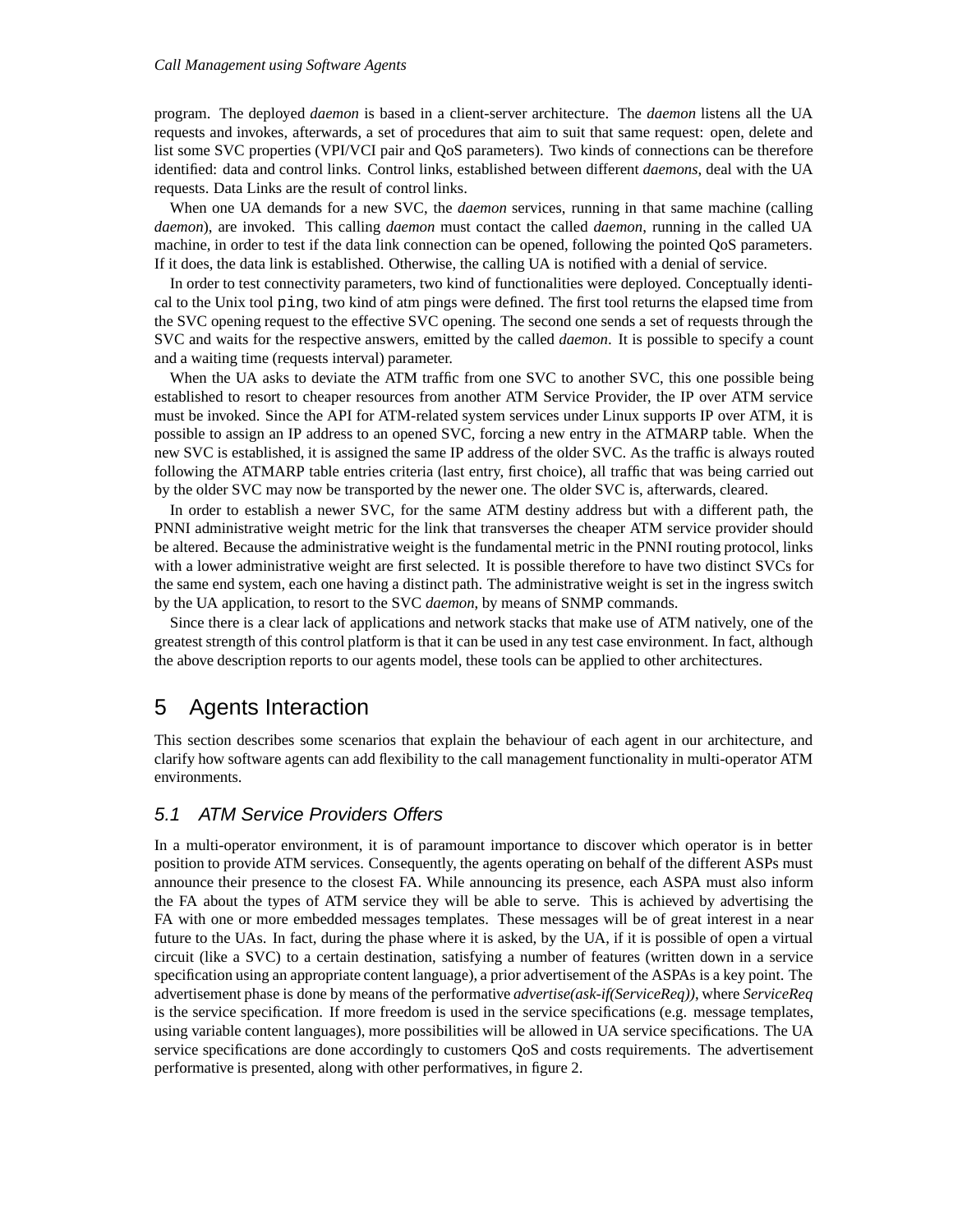

**Fig. 2:** Facilitator agent, user agent and ASP agents interaction.

Whenever the UA, representing a customer network, needs to open a virtual circuit to a remote network, in order to satisfy local users, a selection of a set of operator networks, through which the circuit can be opened, must be made. Selecting a set of operators means the selection of an unique ASPA, that is responsible for the circuit control end-to-end, possibly resorting to other ASPAs subcontracts. Since the UA does not have to know all the existent ASPAs, it simply sends a *broker-one* (or *broker-all*) performative to the FA, which will try to find if the embedded message in the *broker-one* matches any embedded message sent previously by an ASPA (inside an *advertise* performative). If The FA finds a matching message, the ASPA will be inquired. The ASPA's answer will be, afterwards, forwarded to the UA by the FA. By that time the UA becomes aware of one ASPA than is able to serve him, according to the service specification present in the answer. This service specification is not mandatory to be equal to the specification originally sent. Figure 2 shows the sequence of all the performatives exchanged by the agents comprised during these steps.

#### 5.2 Connection Request Contract

As described earlier, in presence of all the ASPAs proposals, the UA must select which are those which are offering the best services. As soon as this decision is made, the UA must establish a contract with the selected ASPA.

Since the list of ASPA discovered in the scenario described in 5.1 might have been altered, the UA should confirm if the selected ASPA has still conditions to satisfy its requisites. This step is achieved by sending directly to the selected ASPA an *ask-if* performative. In case of a positive answer, the UA sends a request to the ASPA in order to establish a connection request contract. This is done to resort to an *achieve* performative together with a Service Level Agreement specification. The ASPA answers back with a *tell* performative with the same SLA embedded, which means the SLA has been accepted. At that time the UA can open a circuit using ATM signalling. It is the selected ASPA responsibility to guarantee that the ATM route uses network resources belonging to the ASPA itself.

When the UA no longer needs the virtual circuit, the ASPA is informed through an *unachieve* performative and the circuit is closed by means of ATM signalling mechanisms. The ASPA returns an *untell* performative stating that the SLA is no longer valid. The complete life cycle of a connection request contract is illustrated in figure 3.

### 6 Conclusions

In this article a multi-agent architecture for the management of connections crossing different ATM networks is addressed. This call management platform aims to contour some existent limitations due to the lack of signalling directives in the frame of heterogeneous ATM service providers networks, namely in what concerns pricing.

Although we are still on a designing and experimenting phase, it is foreseen that software agents potentialities are very adequate to solve some call management paradigms, while providing means for scalability.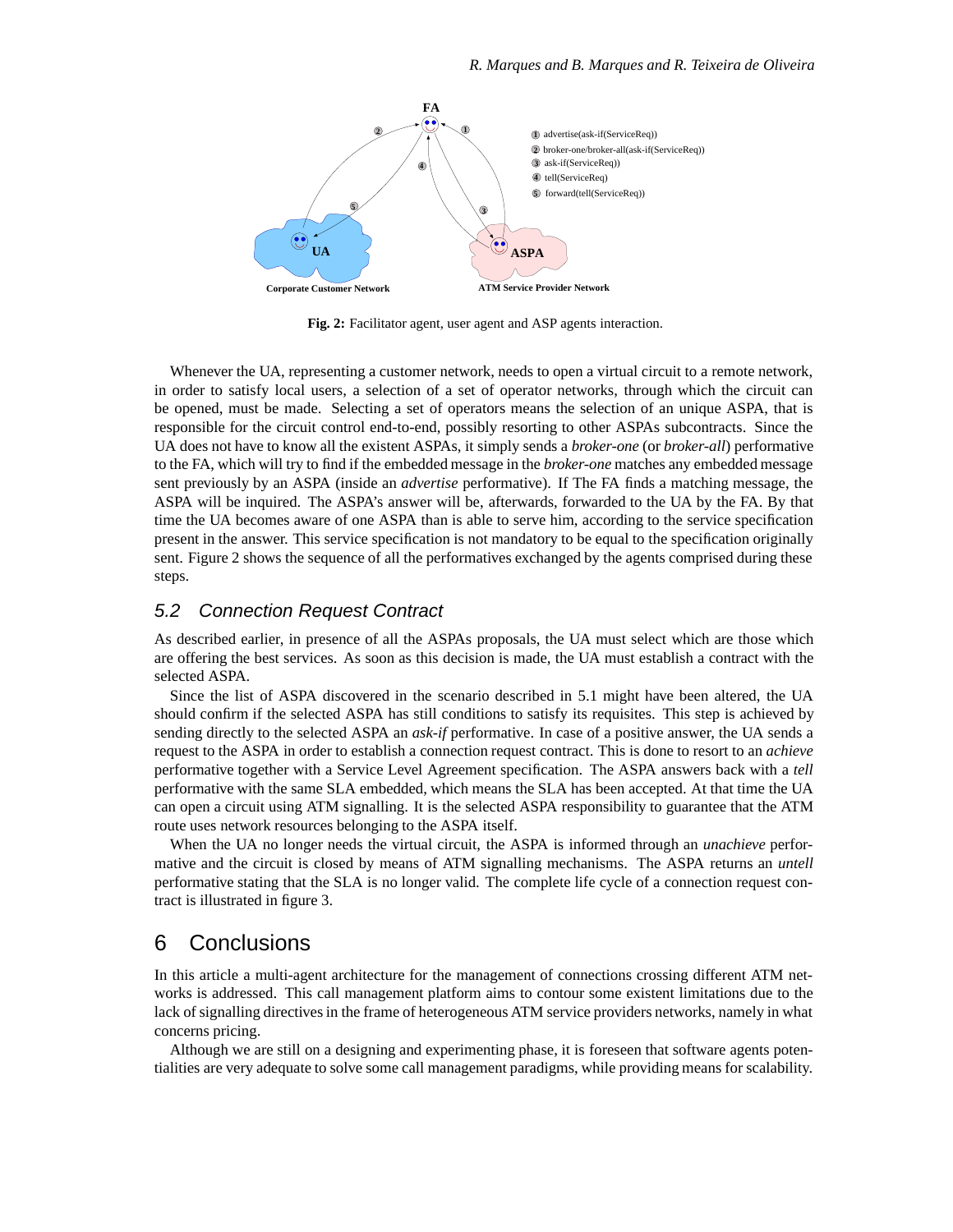

Fig. 3: Connection request contract.

Since it is considered both the ATM service provider and the customer interests, concerning a large set of management information issues, we expect to get really interesting results.

Our future work will concentrate on the enhancement of the agents content language, adding new skills as new factors emerge. Additionally, a further investigation has to be done concerning messaging and computational efficiency in the context of our distributed management system.

## References

| [Alm96]                 | Werner Almesberger. Linux ATM API, Julho 1996. ftp://lrcftp.epfl.ch/pub/linux/atm/api.                                                                                                                                    |
|-------------------------|---------------------------------------------------------------------------------------------------------------------------------------------------------------------------------------------------------------------------|
| [Bla98]                 | Uyless Black. Signalling in Broadband Networks, volume II. Prentice-Hall, 1998.                                                                                                                                           |
| [CCM99]                 | Morsy M. Cheikrouhou, Pierre Conti, and Karina Markus. Software Agents for Network<br>Management: Case Studies and Experienced-Gained. Technical report, Institut Eurécom,<br>1999.                                       |
| $\left[$ dO98 $\right]$ | Raúl Teixeira de Oliveira. Managing Awareness in Networks Throught Software Agents.<br>PhD thesis, Ecole Nationale Superieure De Telecomunications, 1998.                                                                 |
| [FLM97]                 | Tim Finin, Yannis Labrou, and James Mayfield. KQML as an Agent Communication<br>Language. In Software Agents, chapter 14, pages 291-316. AAAI Press/The MIT Press,<br>1997.                                               |
| [For 96]                | ATM Forum. The ATM Forum Private Network-Network Interface Specification Version<br>1.0 (PNNI 1.0), Março 1996. af-pnni-0055.000.                                                                                         |
| [GF92]                  | Michael R. Genesereth and Richard E. Fikes. Knowledge Interchange Format, Version 3.0,<br>Reference Manual. Logic Group, Computer Science Department,, Stanford University,<br>January 1992.                              |
| [Gin99]                 | David Ginsburg. ATM Solutions for Enterprise Internetworking. Addison-Wesley, 1999.                                                                                                                                       |
| [HB99]                  | Alex L.G. Hayzelden and John Bigham. Agent Technology in Communications Systems:<br>An overview. Knowldege Engineering Review, 14(4), 1999.                                                                               |
| [HHS98]                 | Rainer Handel, Manfred Huber, and Stefan Schroder. ATM Networks: Concepts, Protocols<br>and Applications. Addison-Wesley, 1998.                                                                                           |
| [LF97]                  | Yannis Labrou and Tim Finin. A Proposal for a new KQML Specification. Technical<br>report, Computer Science and Electrical Engineering Department(CSEE), University of<br>Maryland Baltimore County(UMBC), February 1997. |